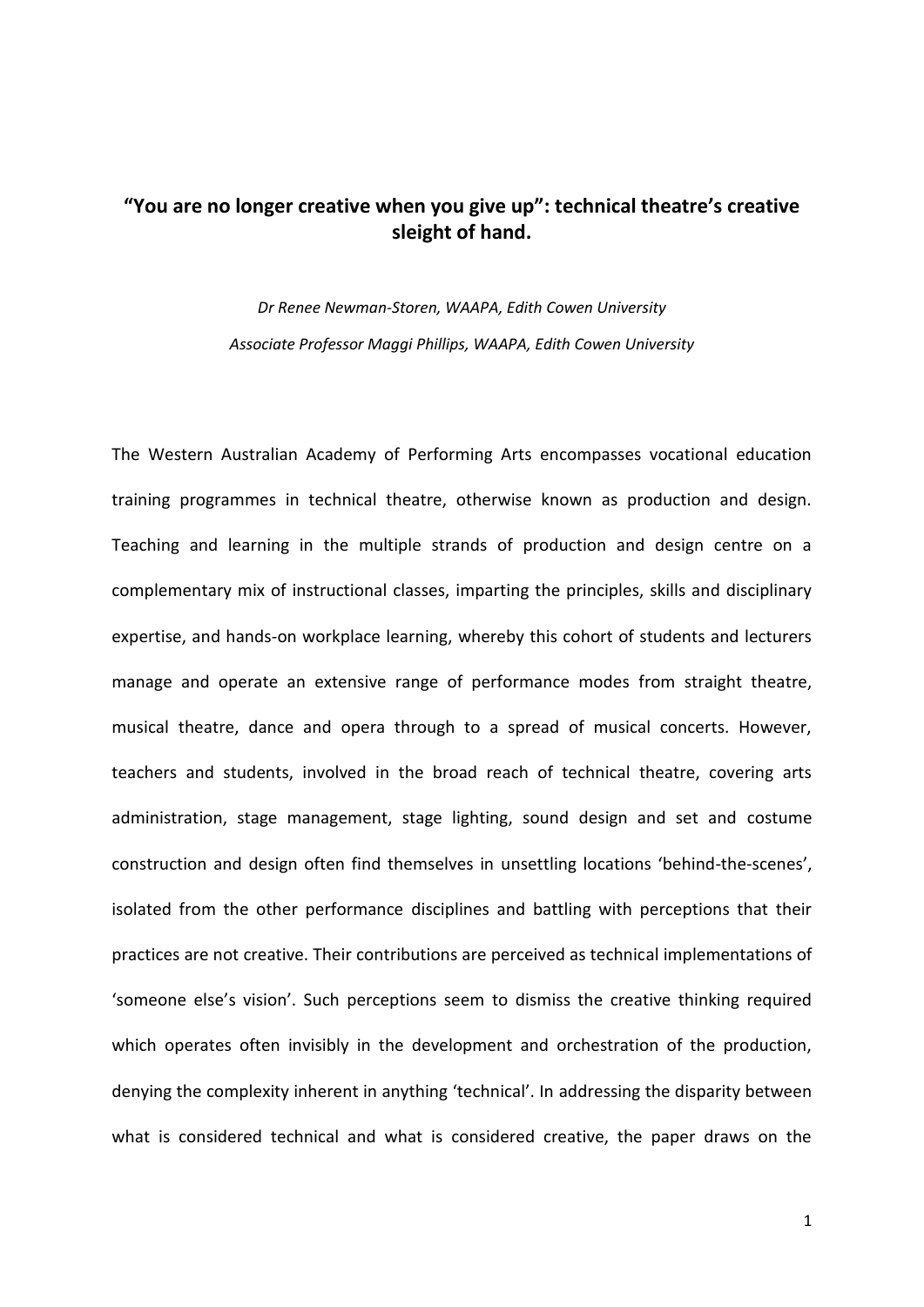perceptions of a select number of current staff and seeks a way to meld the technical and the creative, the scientific and the artistic.

# **Introduction**

In the recent UK Higher Education Academy report, *Mapping Technical Theatre Arts Training*  (2012), Anna Farthing suggests that the term 'technical' is often used as a 'catch all' reference to a gamut of design and production orientated fields and that to do this is in an injustice to the "complex and sophisticated skills and understandings" that come with these positions (Farthing, p. 7). In our view, this underestimation of skills is something that arises often in the description of best practice by exceptional designers and production staff and the training of up and coming practitioners. The Western Australian Academy of Performing Arts (WAAPA) encompasses vocational education training programmes in technical theatre, otherwise known as production and design. In addressing the disparity between what is often in our experience considered technical and what is considered creative, this paper draws on the perceptions of three current staff (and their anecdotal experience in both industry and institution) in relation to what they see as impediments to viewing the technical, functional and pragmatic role of technical theatre as equal to a creative vision usually associated with performers and directorial and choreographic leadership. The participants were also asked to envisage solutions or strategies on how training might adapt to nurture perceptions of 'technical' artistry. Taking the Farthing report as departure point, we undertook a brief investigation with these three WAAPA staff to shed light on their experience and, based on their suggestions and thoughts, seek ways to meld the technical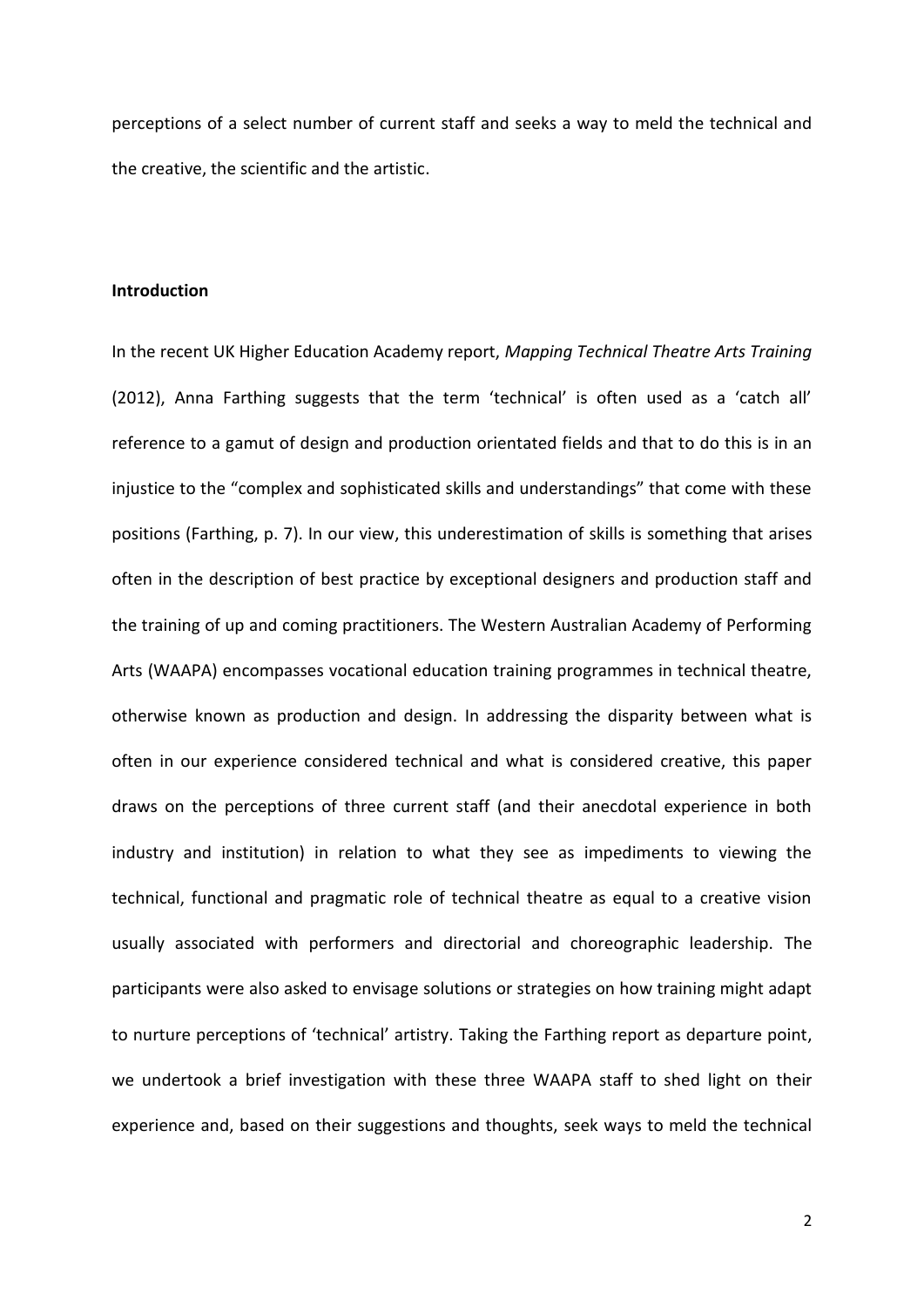and the creative, the scientific and the artistic. This paper outlines the background to the research problem, the methodology used and findings from our initial investigation.

# **Background**

Teachers and students, involved in the broad reach of technical theatre at WAAPA, covering arts administration, stage management, stage lighting, sound design and set and costume construction and design often find themselves in unsettling locations 'behind-the-scenes', isolated from the other creative disciplines and battling with perceptions that their practices are purely functional and not creative. Dan Rebellato claims that the rise of the director and playwright in 1950s British theatre significantly shifted power relationships between the various roles within performance and its production, causing the separation of technical and creative functions allocated to theatre personnel (Rabellato, 1999). Technical practitioners' contributions are often perceived as the nuts and bolts implementations of 'someone else's vision'. This approach seems to dismiss the creative thinking required which can operate invisibly in the development and orchestration of the production, thus denying the complexity inherent in anything 'technical'. For the status of the disciplines involved and particularly for the integrity of the next generation in training, It is imperative that WAAPA staff reflect on this disparity and examine how, as a training institution, we might shift this perceptual problem through the behaviours of our staff and graduates.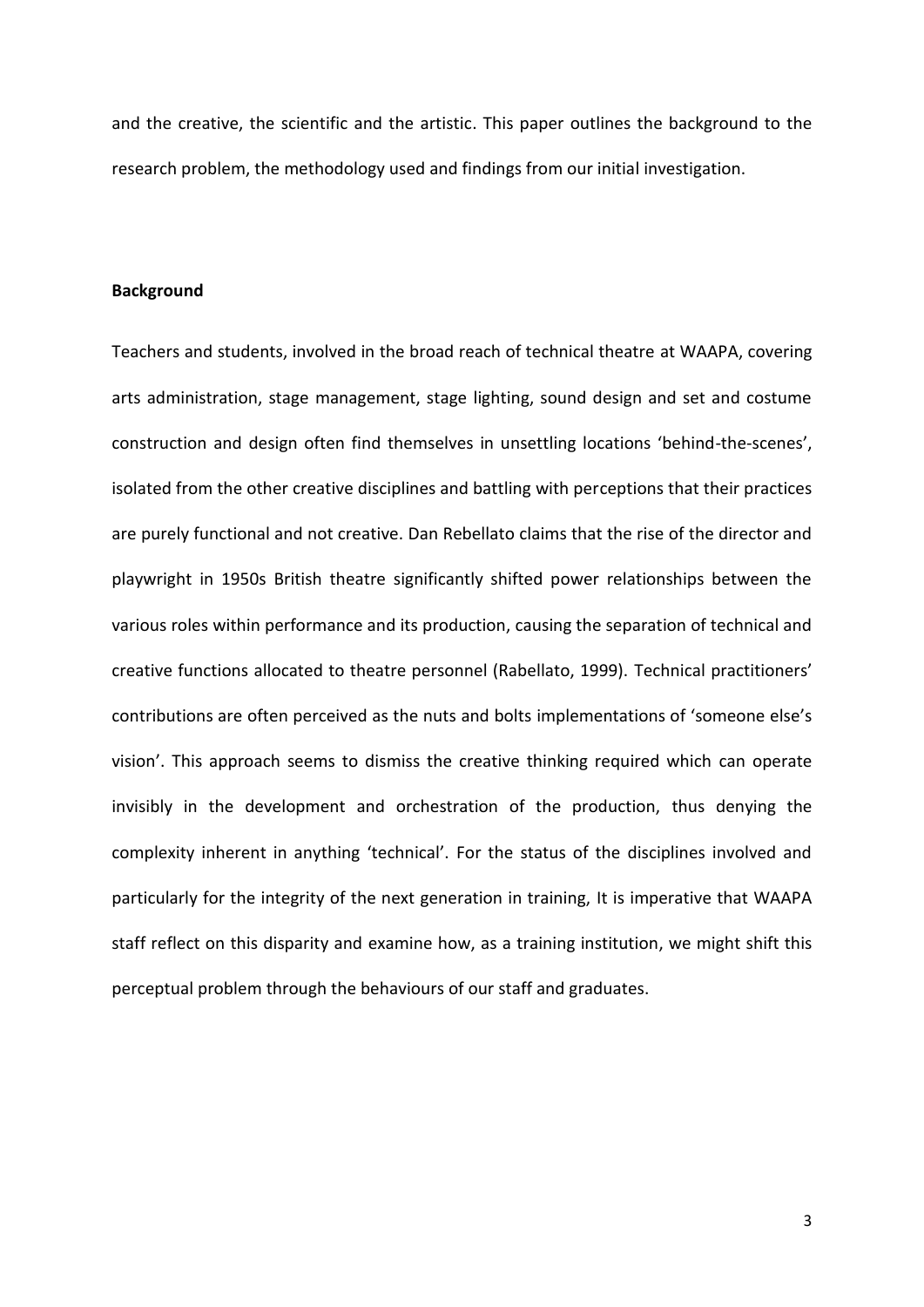# **Methodology**

When approaching interviews with the Head of Costume (also known as Wardrobe) and of Lighting Design and the Line Manager of Production and Design (and lecturer of Stage Management), we prepared a series of open ended questions for an informal interview process.<sup>1</sup> This research design was chosen to encourage as much open conversation as possible without fear of reprisal, judgment or personal censorship. It is important to acknowledge that this paper has been prepared in the humanities tradition of analysis whereby social conditions includes the validity of perception, analogy and anecdotal information from key research sources, which in this case derived from the interviewees and the researchers' sense of the interdependence of industry and training institution. The methodology, therefore, concentrates on interpretation rather than upon strict adherence to a qualitative method of research and reporting. As indicated, this study is indicative of a more formal inquiry that participant would like to pursue given the necessary resources.

## **Findings**

**.** 

We were not surprised when responses dealt with evenly shared views concerning impediments and solutions. Overwhelmingly, the participants conveyed a sense of pride in the synthesis of creativity and functionality across the technical theatre disciplines but, at the same time, they observed that their assurance was not necessarily met in the training environment or in the professional industry. In fact, either directly or implied, the participants felt that the overall cultural environment should in fact nourish the creativity of all roles and functions in the performance space but that perceptions, internally and

 $1$  The names of interviewees have been deliberately withheld.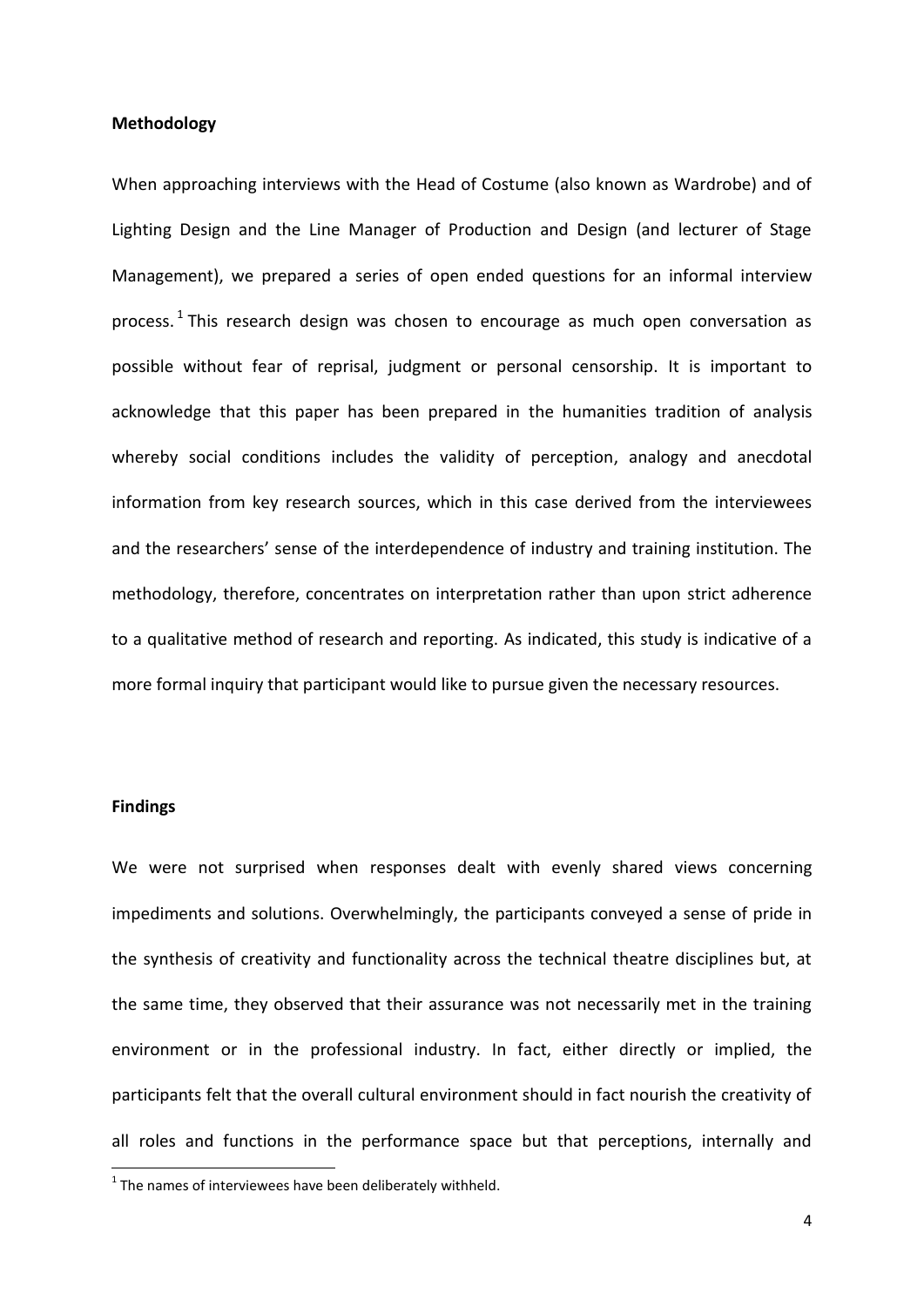externally, do tend to favour the separation of the two. Common themes that emerged in the discussions centred on degrees of negativity toward certain technical roles, or a lack of understanding of what that role encompassed which could lead to contributors feeling a sense of isolation and a lack of respect for their efforts. Interestingly enough, there was also discussion on how adaptability, flexibility and the capacity to engage and learn from every opportunity that presented itself were the qualities needed for best practice in design and technical operations. Common terms or words used were synthesis, collaboration, hierarchy, barriers, interpretative and, not surprisingly, a recognition of the polarity or binary between creativity and practical or technical which was either intentionally emphasised ('there comes a time when the creative needs to become functional') or unconscious.

All three spoke of a sense of isolation from the artistic process particularly in being "divorced" from other creatives at the beginning of a project. The Head of Costume spoke of how, at times, the costume maker and fitter will often be excluded from the other departments/disciplines' information flow through official channels. Curiously, the failure to be notified about changes or crucial production information is invariably rectified by the costume students' unique role in relation to the performers—in a sense the students themselves compensated for protocol limitations. This alternative communication channel is established when costume students meet performers (rather than choreographers and directors) on a regular basis to measure, fit and discuss practicalities and pertinence of certain costume features with their colleagues. In that sense, costume people creatively use their particular means of communication in order to stay in the loop.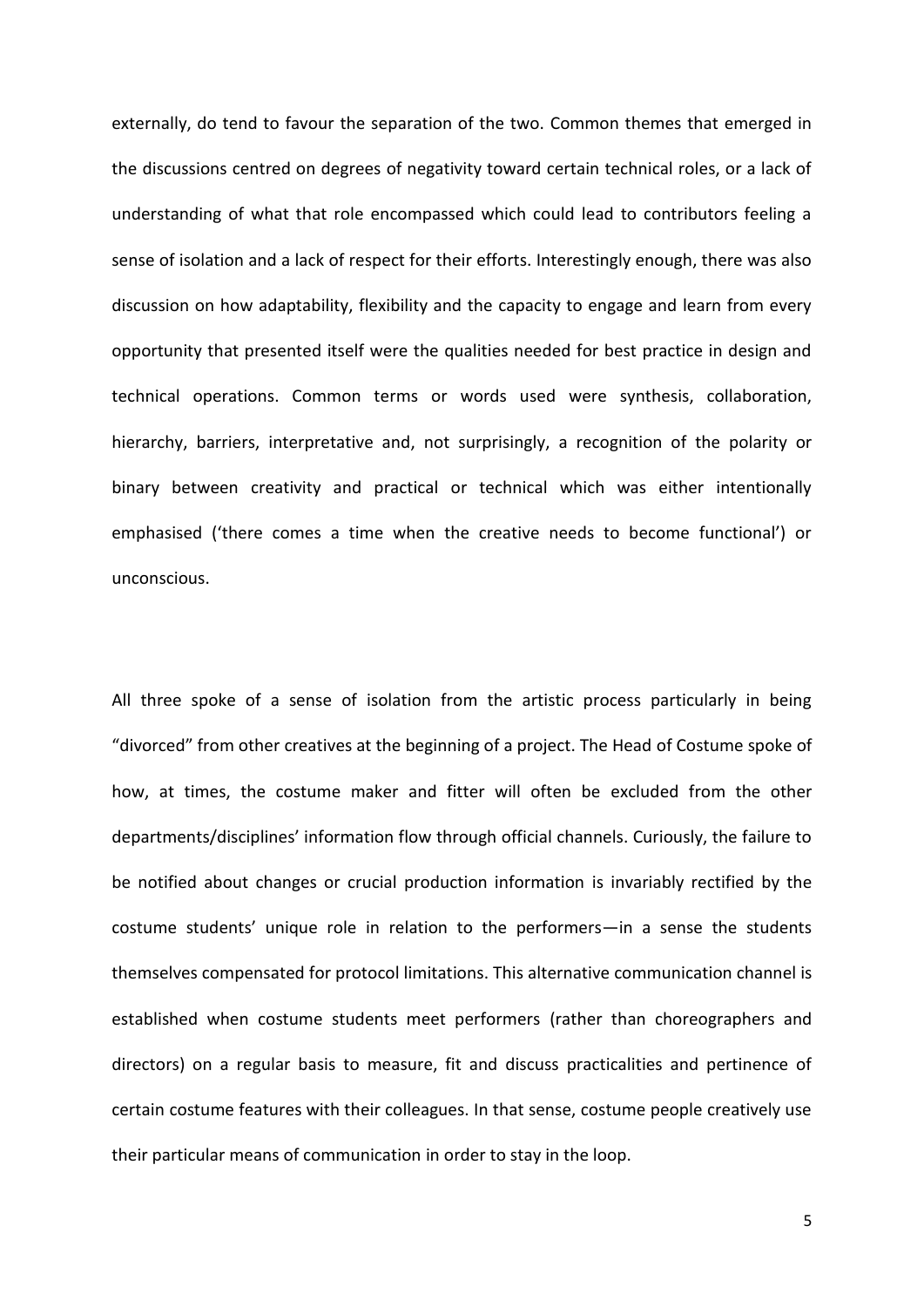Time is a factor, which one participant noted, that limits the skill development range of costume students: if they are pressured to keep to schedule, to getting the show up and running within time constraints, they can become disconnected and inflexible and, thereby, closed to the complexities of creative solutions. This observation ties in with a recent barrage of disagreement on the UK theatre education list wherein the two pedagogical positions, university liberal arts' scholarship and work-place learning (vocational education), were at loggerheads. Intimations that workplace learning stymies critical reflection circulated in the debate, pitching practicality against a deeper (and by implication more creative) means of learning. Julie Wilkinson (personal communication, February  $4^{th}$ , 2013) of Manchester Metropolitan University recently commented on the debate surrounding the 'employability' of British arts graduates:

Isn't this division between vocational and academic itself functioning as an ideological tool, to attempt to reintroduce old class divisions between those who had access to knowledge and the ability to generalize, and could therefore run the world, and those who had to roll their sleeves up? ... [we] have been involved in a long and interesting process of testing epistemological distinctions; an incomplete experiment, but one which is capable of more than serving the Market. So that our students might bring into existence a world we haven't thought of yet

This debate resonates with Berkeley's overview of the development of theatre courses in the US from 1945 to 1980 in the schism between advocates of liberal education and practitioners' needs for refined and dedicated skills in the profession. Berkeley views the challenge to lie in the construction of "coherent theories and practices that are directly relevant to students of the time and in ways that actively contribute to the process of defining and legitimizing new formulations of liberal education" (Berkeley, 2008, 67). Such opposing perceptions also ground the observation of a recent WAAPA review in which the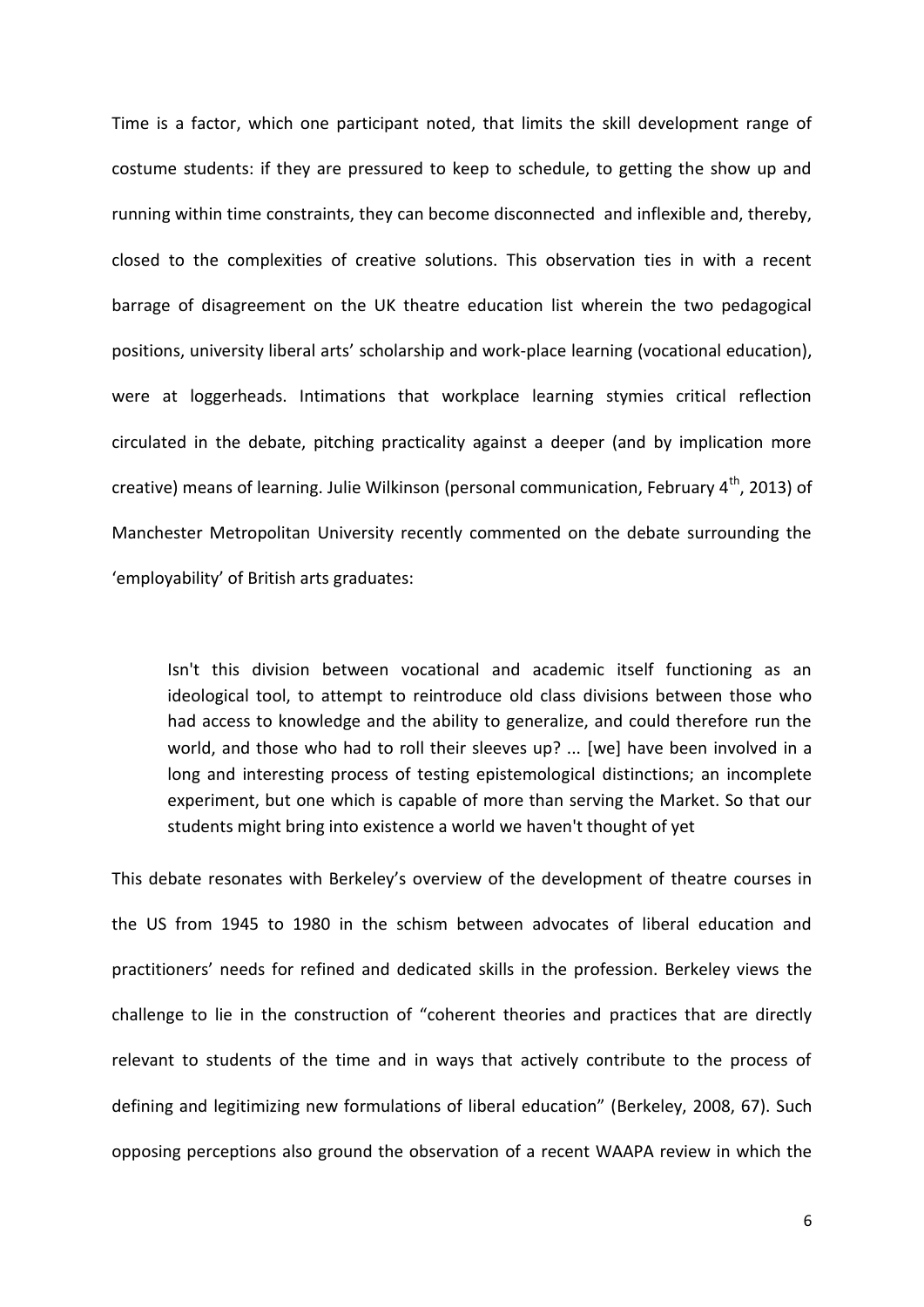organisation was asked to reflect on the balance between its role as a production house and its obligation as an educational institution. That tension is evident in the Costume Head's statement that "creativity is secondary to the practical side" even while she emphatically confirmed that "[costume students] ARE creative artists: they need to recognise it." Ultimately the challenge for WAAPA will be to support the vocational education training of its students and the needs of liberal education whilst simultaneously nurturing recognition for the technical departments as creative resources.

Another participant's views on stage management places this tension in a more psychological context. She observed that if a stage manager student or indeed practitioner in the industry feels that their singular function is to control the show to begin and end on time and for cues to occur exactly as the cue sheet indicates then they are not engaged in the overall artistic process and instead become a "metronome of correct timing". A performance is like a living being, subject to impulses as much as to accident, so the stage manager's role has to embrace give and take, to anticipate the moment of a lighting change and to work in cohesion with the director's or choreographer's vision. Stage managers have to step in with solutions to small and, at times, major difficulties that may arise in rehearsal or performance. The role asks for sensitivity and support rather than one of control. Organisational balance, in this instance, bears the responsibility of personal adaptability.

When asked is there a point when you are no longer creative and purely functional, the lighting designer responded with "you are no longer creative when you give up". He did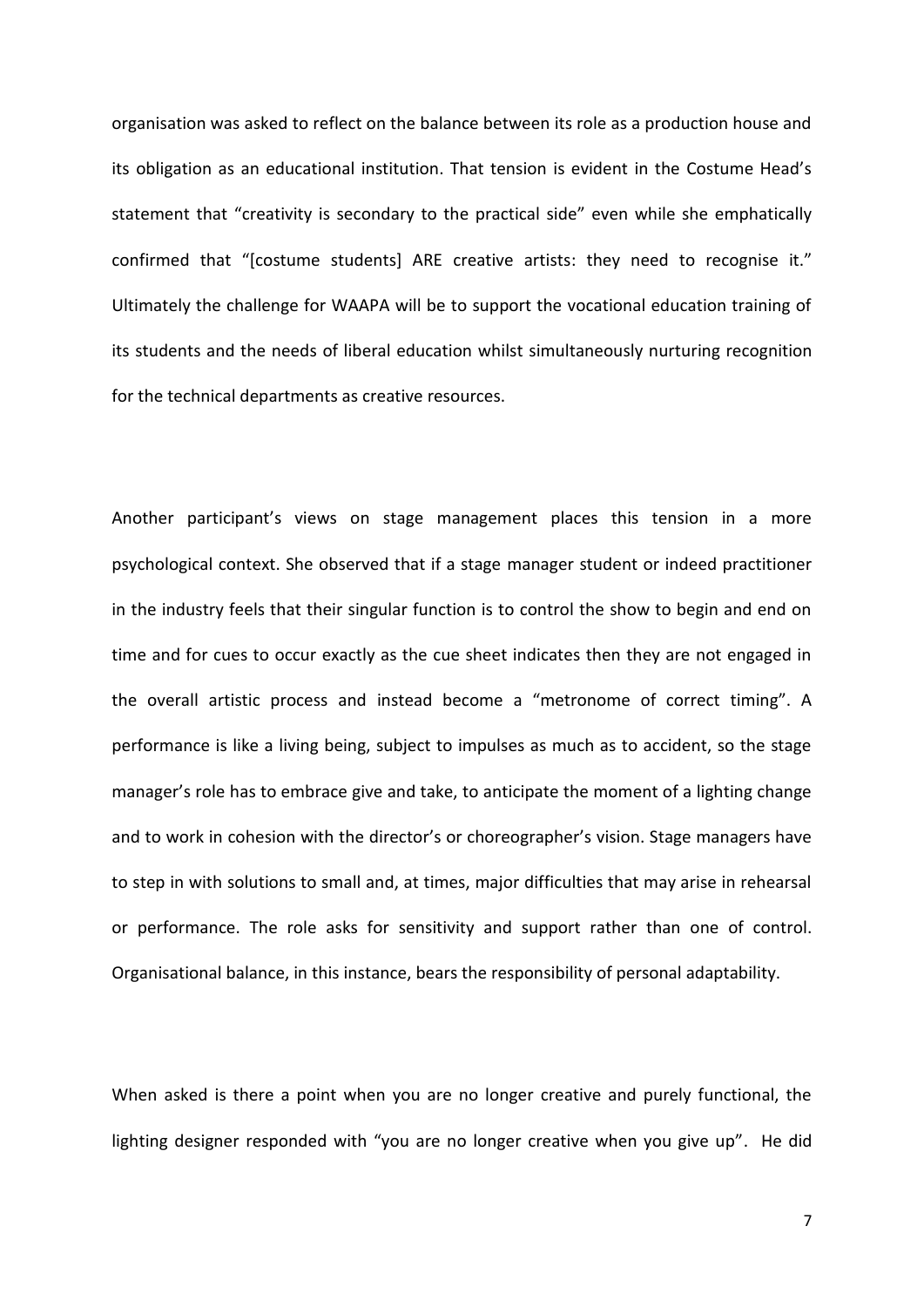note that, at a certain point, major changes in the operation of a show need to stop in order to breed trust between cast and crew but that this did not mean that technical operators or mechanists shouldn't be open to 'tweaking' the show, feeling and listening to the needs of live performance, night after night. The head of stage management also noted that "creativity never stops (if it does creativity is destroyed)" and so a good stage manager or lighting operator will know how to move with the show, feel and grow along with this living breathing beast.

It was noted that often issues surrounding Occupation Health and Safety come second to the celebration of the artistic vision imagining a trick, or a gimmick. Perhaps this stems from a perceived stardom, or what we have coined as a hierarchy of value, where significance is given wholly to the external appearances of performance rather than in the behind-thescenes creativity personnel? The director commands greater status than the stage manager, yet without the stage manager the conceptual decisions taken by the director couldn't possibly be realised. Why is it that the mechanist and the marketing officer are not thanked along with the actor on opening night? Where does art meet science or even the commonsense of respect?

The Costume Head spoke at length about how creativity moves into functionality at a point wherein this-will-work and this-will-not-work and that for the most part in costume, at least, the role is interpretative; the interpretation of the vision of the director, choreographer and/or designer. However, with this identification of the role as interpretative also comes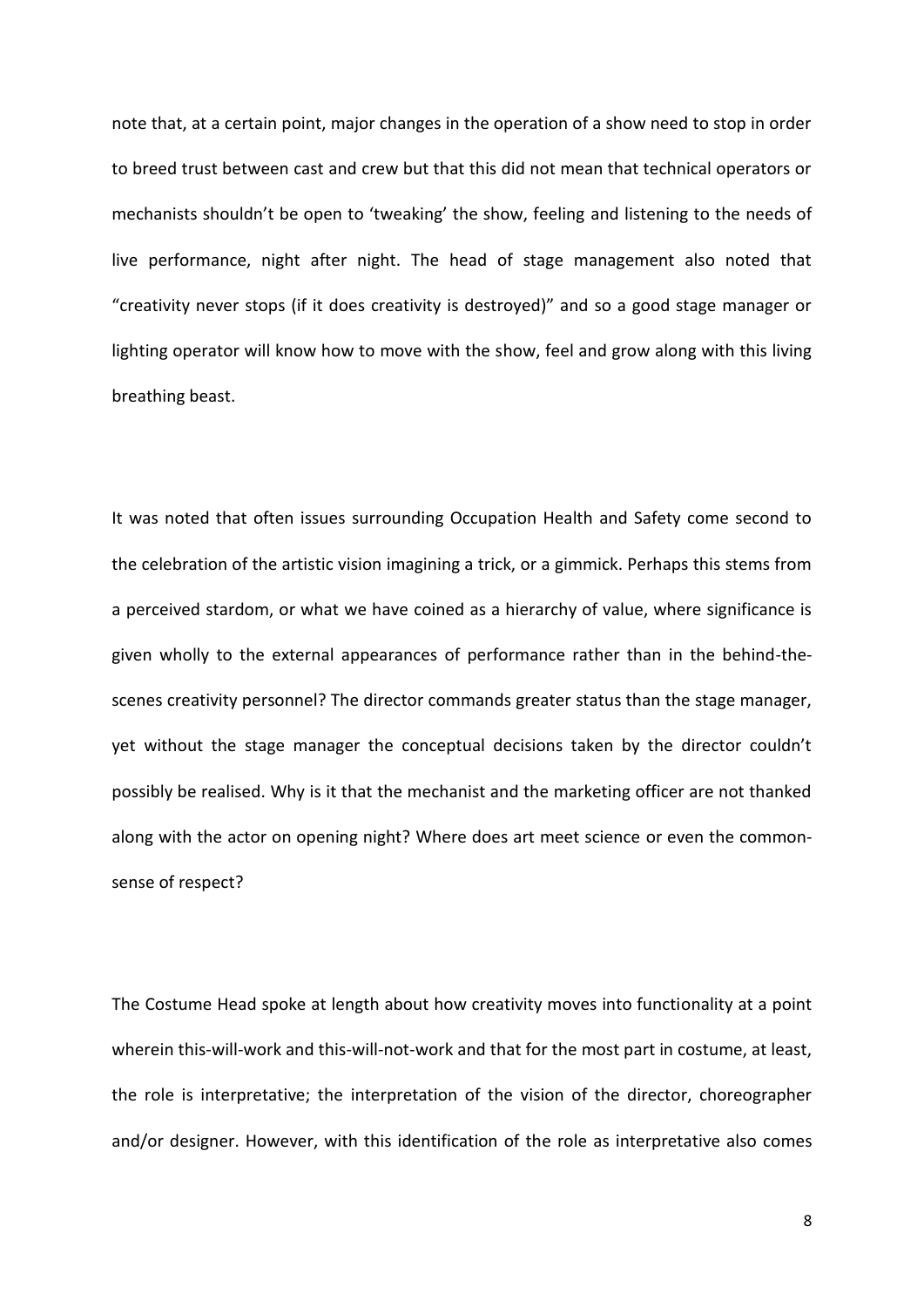the distinction of creativity in relation to pragmatism which possibly goes to the heart of what we might consider as a hierarchy of 'value' within the creative process – that the Australian cultural context of live performance values the director (conceptual creator) over the interpreter (the implementation of concept). This qualification of creativity was a continual theme amongst the three interviewed, which begs the question at what point does pragmatism become secondary to the creative contribution, or rather isn't on the job problem solving in fact creative decision making?

## **Training solutions**

In terms of training, the Costume Head sets an exercise for first year costume students to understand the "creative judgement" process that is critical to the interpretation of design. She asks students to develop patterns in response to the design of a ballet bodice in order to demonstrate how people interpret things differently. This allows the students to understand that there really is no right and wrong answer to the task at hand which is to translate an image into the functional process of realising that garment. Their unique interpretation of the design is required of what is on paper and what they can gleam from the designer's instructions. The process involves listening and observation skills and the allimportant activity of research. How did other costume-makers resolve the patterning of a bodice for dancers which allows for movement facility on the part of dancers without feeling uncomfortable or, at worst, leaving the dancer exposed on stage? In other words, the complete identification as a costume constructionist encompasses being creative with both the design concept and the implementation of a fully functional costume.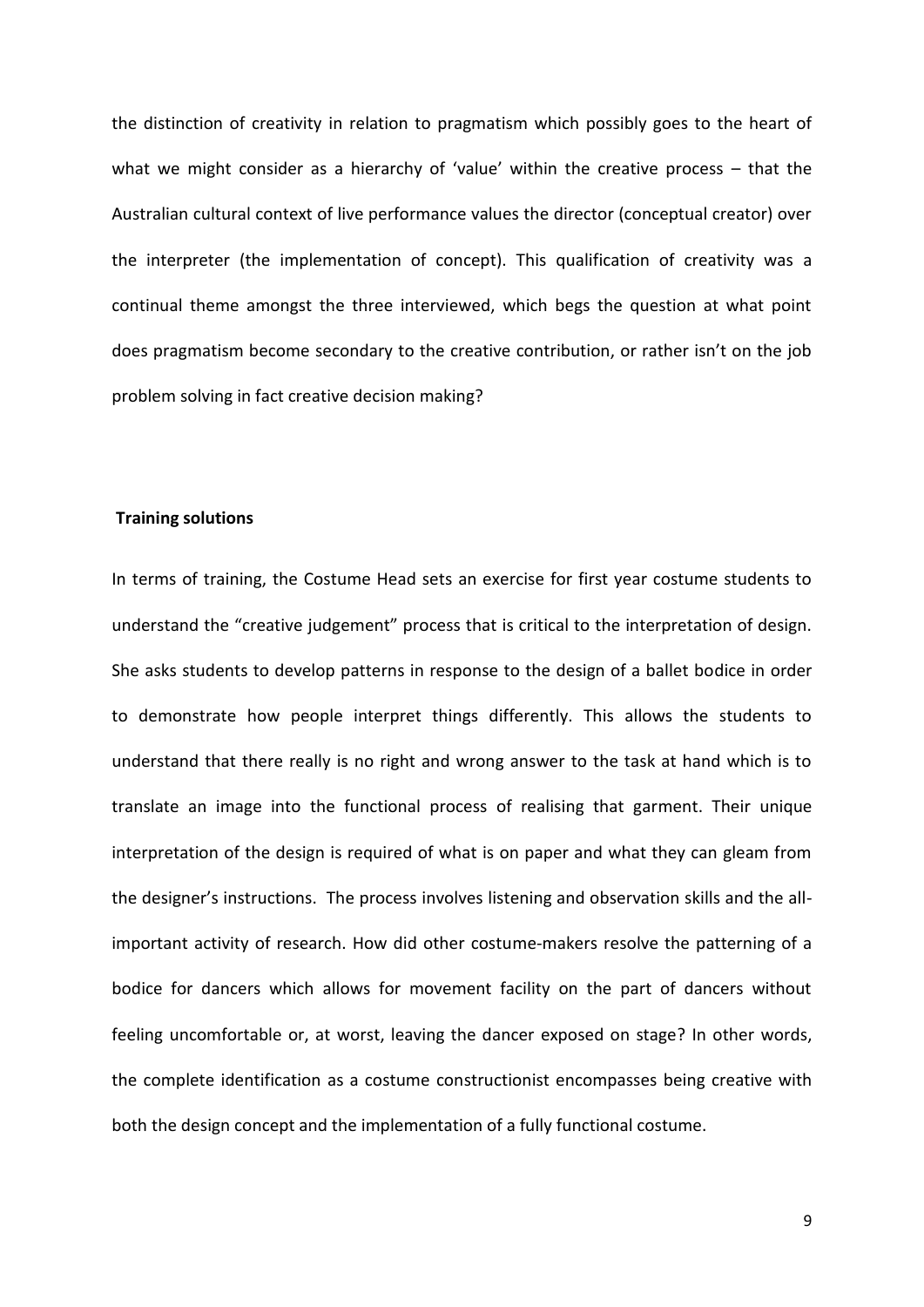The need for cross-disciplinary learning in collaborative approaches to the artistic process was agreed by all as being valid and useful. The lighting designer spoke of a reciprocal relationship/collaborative process, where a 'good' director might suggest "I want something," with the emphasis on *something* leaving open the opportunity for a dialogue between director and designer, enabling the lighting designer to offer a possible solution or suggest a lighting state that might encapsulate the particular atmosphere the director is seeking. This collaborative approach breeds a sense of trust in working toward a shared vision. This interchange also means that all involved are not closed to discussion and to changes that inevitably occur as a production moves from concept to closing night. Perhaps part of the solution derives from the training: mixing with other disciplines and learning from their unique set of skills and from being a part of the evolution of the process. It is also interesting to note that on the job industry training is critical when it comes to learning how something functions in opposition to what a student might think is the most 'correct' way to run things. Learning how to be adaptable or, as the costume participant suggested, how not to antagonise fellow workers but, rather, how to read the signals for cooperative interpretation are vital. Such expertise might be something that can only really happen when one is thrown into the mix and has to learn how to adapt to different needs, situations and personalities.

The participants continually stressed the complementarity of the parts to the whole, of the vital input of each cog in the machine. One comment even suggested that, in the final analysis, audiences demand a variety of performers to appear on stage whereas members of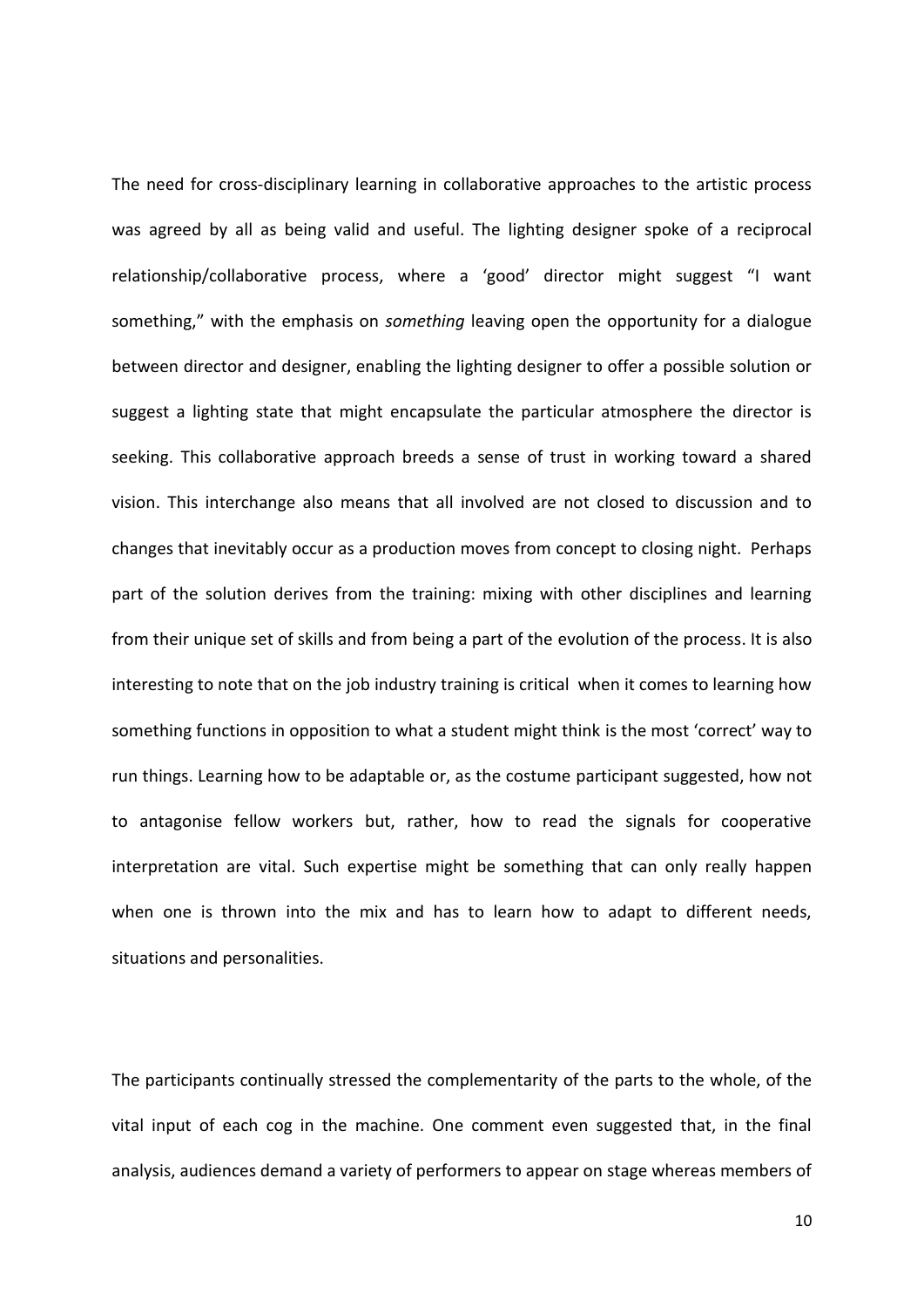the costume department can have a job for life. The researchers received the impression that the strength of a production's vision of equity does prevail across the production and design department---these lecturers will not allow the students to imagine anything less than the understanding of the crucial role they play in the collaborative and creative act that is theatre.

However, the balance between creativity and technical precision is also necessary which, on the other side, is perhaps sometimes missing in the more audible voices of creative persona? Innovative creations rely as much on directorial know-how or technical expertise as on imaginative experiments in the unknown. According to the lighting designer, directors who rely solely on their "best capacity to imagine" can operate in the dark, as it were. So if there are creative decisions that are heavily reliant on the technical infrastructure then there needs to be a synthesis between the creative and the functional. The set designer, the lighting designer and the production manager along with the mechanist and the lighting engineer need to be in the rehearsal room earlier or at a greater frequency than they might normally be. The most effective and full creative experience depends on a mutual respect for the various roles. If the designer is in the workshop modelling a particular option only to discover when that feature is placed in production it won't work means a waste of resources. Common-sense suggests that the creative decision-makers need to collaborate from the beginning and continually brainstorm together to gain the best possible results.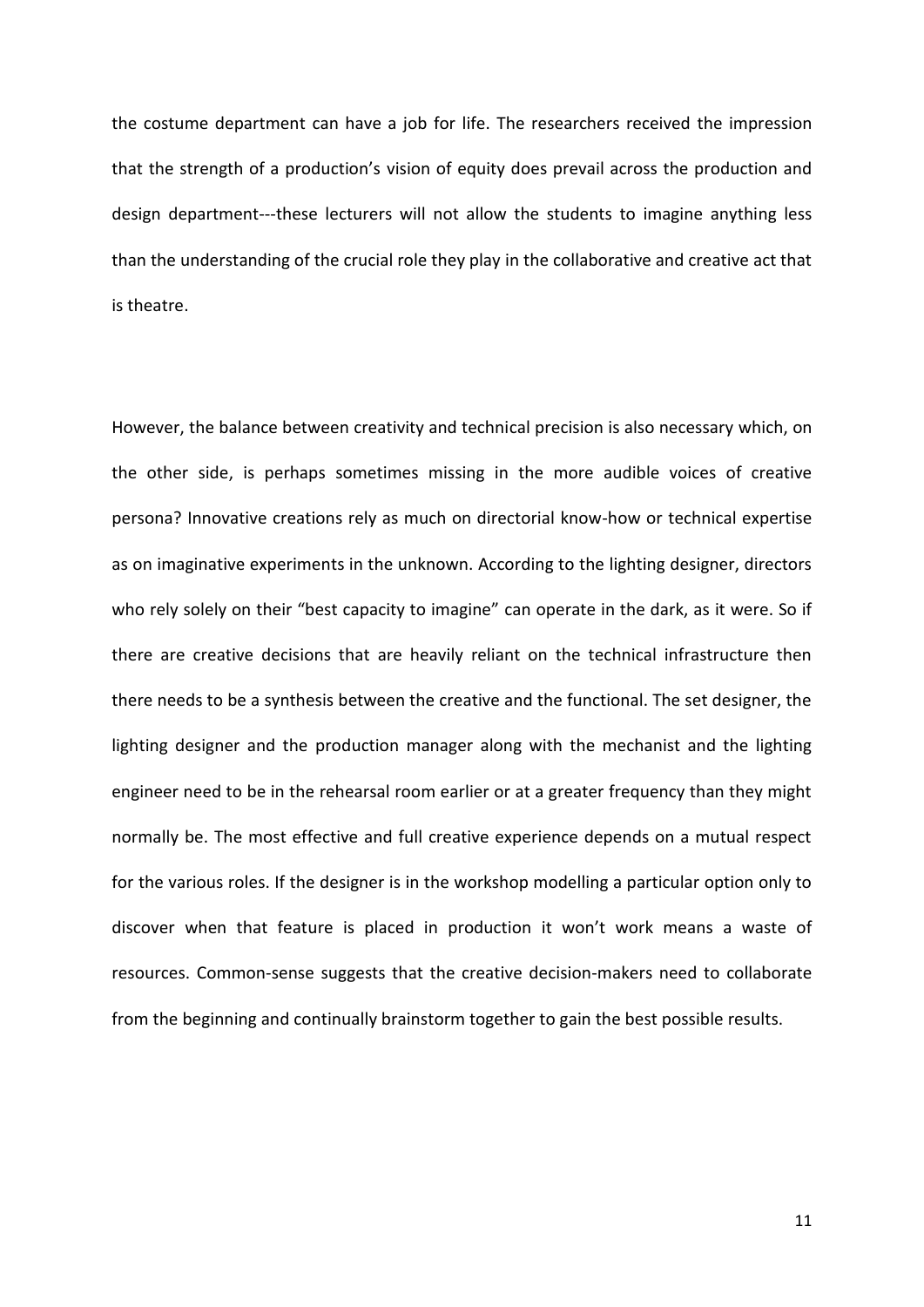The effectiveness of long-term collaboration, specifically in an educational environment, is encapsulated in Chen, Pulinkala and Robinson's (2010) description of the practice they call 'polyphonic dynamics.' Essentially, polyphonics refers to a production process of many voices where "the co-creators commit fully to a juggling act of sorts: one that honors the interchangeability of all theatrical signs" (127). This approach can be used to "cultivate inventiveness, initiation, collective responsibility, ownership of creative product, flexibility, relinquishing disciplinary control, and confidence" (127). The authors acknowledge that the process:

[can] be more time-consuming and stressful than the traditional production approach; its success depends upon careful planning, flexibility with deadlines, positive relationships between theatre artists/educators (including a trust that undetermined creative solutions will emerge—albeit it later in the process), and more intensive group participation in the production and rehearsal processes. Should these conditions be in place, however, the educational benefits outweigh the challenges. (Chen et al, 2010, 127)

This practice-based research appears to resolve or, at least, accommodate the tension noted above between vocational work-place training and the critical creativity of liberal education indicative of the Wardrobe Head's concern with the limits production demands place on the development of students' holistic skills. However Chen et al appear to have the luxury of concentrating all efforts on one production at a time, in contrast with the multiple and, therefore, more complex production schedule framing WAAPA's operations.

Concomitantly, the polyphonic approach points to best practice within the industry, more closely associated with European theatre-making than with its counterparts in the US and